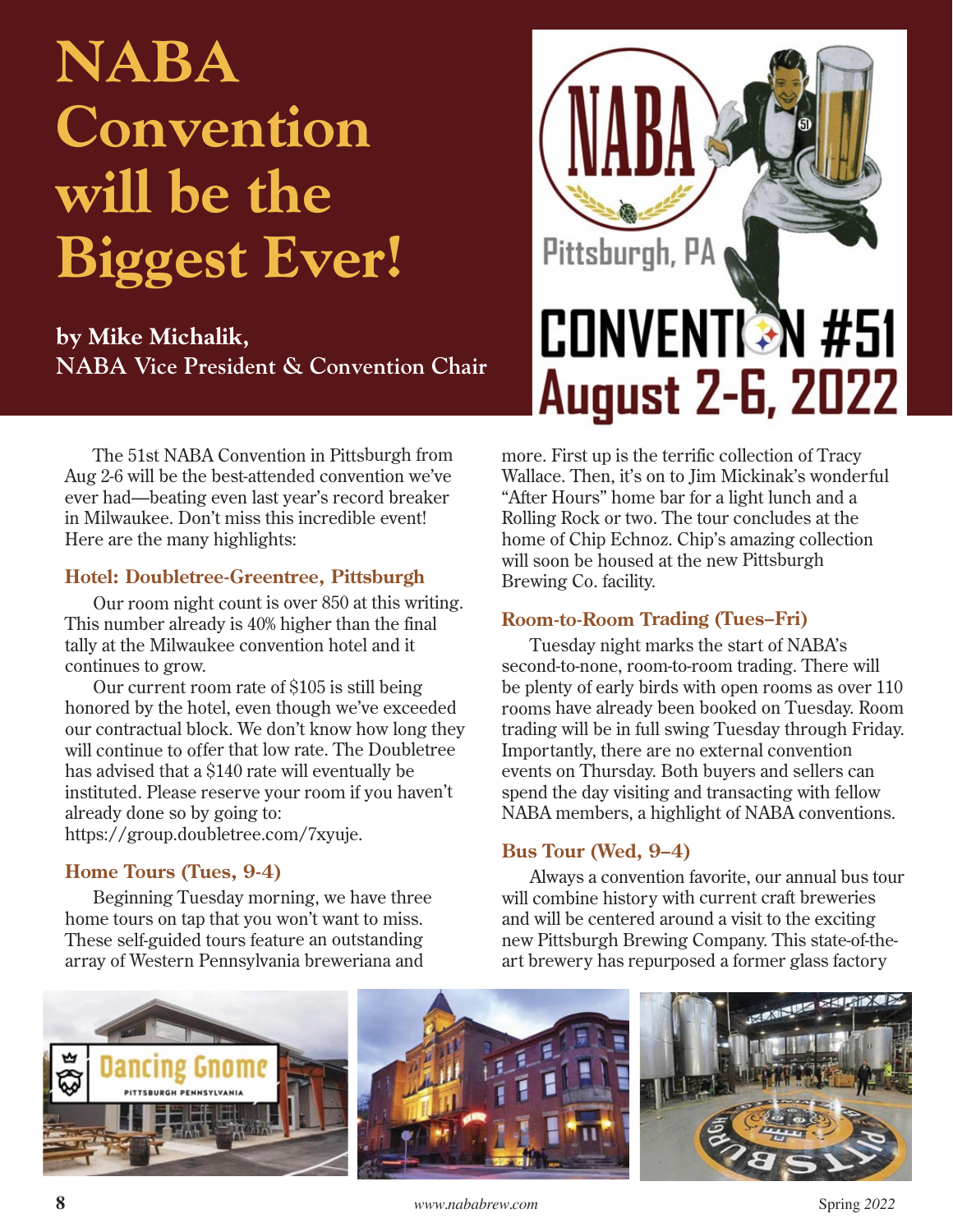and fills a gargantuan 140,000 square feet with equipment to produce 150,000 barrels a year, with a capacity of five times that. PBC is the official beer sponsor of the NABA convention.

We'll also visit Dancing Gnome Brewery, one of the Steel City's most celebrated new craft breweries. Opened in 2016, Dancing Gnome has quickly become highly regarded for the taste and quality of its hop-forward beers. The old Fort Pitt Brewery building conveniently sits just a few blocks away and the tour will provide an exterior look (and photo op) of this historic art-deco structure.

Our last stop is the Penn Brewery, located in the historic former Eberhard & Ober brewery building. Penn Brewery was a pioneer in craft brewing in Pittsburgh, and offers a fine selection of quality brews, with a specialization in German-style lagers.

## **The Back Bar Display & Contest: (Tues –Fri)**



Lighted sign expert John Bain brings his popular Back Bar Display and Contest on the road to Pittsburgh. NABA members will be treated to this experiential exhibit and event that has become a famed feature at the annual Blue and Gray Show in Herndon, VA.

 John will present a display of vintage lighted signs—many of them for sale—in an expansive hotel suite decorated to evoke the 1930s-1940s artdeco era during which these signs were created.

NABA members are invited to enter their lighted signs in the display and can vote for their favorite piece. Winners and prizes will be announced on Friday at 3pm. Members interested in displaying a sign can contact John at the-back-

bar@earthlink.net, although only a few slots remain for this high-demand event.

#### **Brewmaster's Dinner (Wed, 6–7:30 PM)**

Master Cicerone Brian Reed, who hosted last year's event in Milwaukee, returns this year to present pairings



of the finest local beer with outstanding cuisine. This event offers great value compared to many beer and food-pairing dinners, which can exceed \$100. Brian is one of fewer than 20 Master Cicerones in the world.

## **Olde Frothingslosh Chapter Hospitality Room (Wed, 7:30–11 PM)**

Celebrate with Pittsburgh's local NABA chapter as they commemorate their 50th Anniversary! The party begins after the Brewmaster's Dinner. The club will feature a display of the Olde Frothingslosh Brand along with locally-brewed beer.



### **Seminars (Thurs., 9:00 AM–Noon)**

We have three outstanding presentations:

• **9:00 – 10 AM**

 Pittsburgh brewery historian Dick Ober will provide a comprehensive overview of the city's rich brewing history.

## • **10:00 – 11:00 AM**

 Demonstration of the new website called "Trayman 2.0 Powered by NABA," will be presented by its creators, Mark Rogers & Peter Bayer. Announced at our last convention in Milwaukee, this will be the "official unveiling" of this ambitious project, which aims to capture images and information of every North American beer tray ever made, for the benefit of our hobby.

• **11 AM – Noon**

 The final seminar features the collaboration of two breweriana superpowers! Restoration expert David Butler combines forces with NABA's Barry Travis. Watch these two creative geniuses produce a beer-related art project right before your eyes.

# **First Timer's Happy Hour (Thurs., 4–5 PM)**

If Pittsburgh is your very first NABA Convention, we have a special welcome reception for you with a little gift. Please come to meet NABA's

Board of Directors for a Q&A and free beer!

### **Annual Auction (Fri, 9:00 AM–2:00 PM)**

Our successful partnership with Morean Auctions continues as NABA's longtime auctioneer, Ricky Schmidt, returns to assist Dan in a revamped format. This continued on page 10